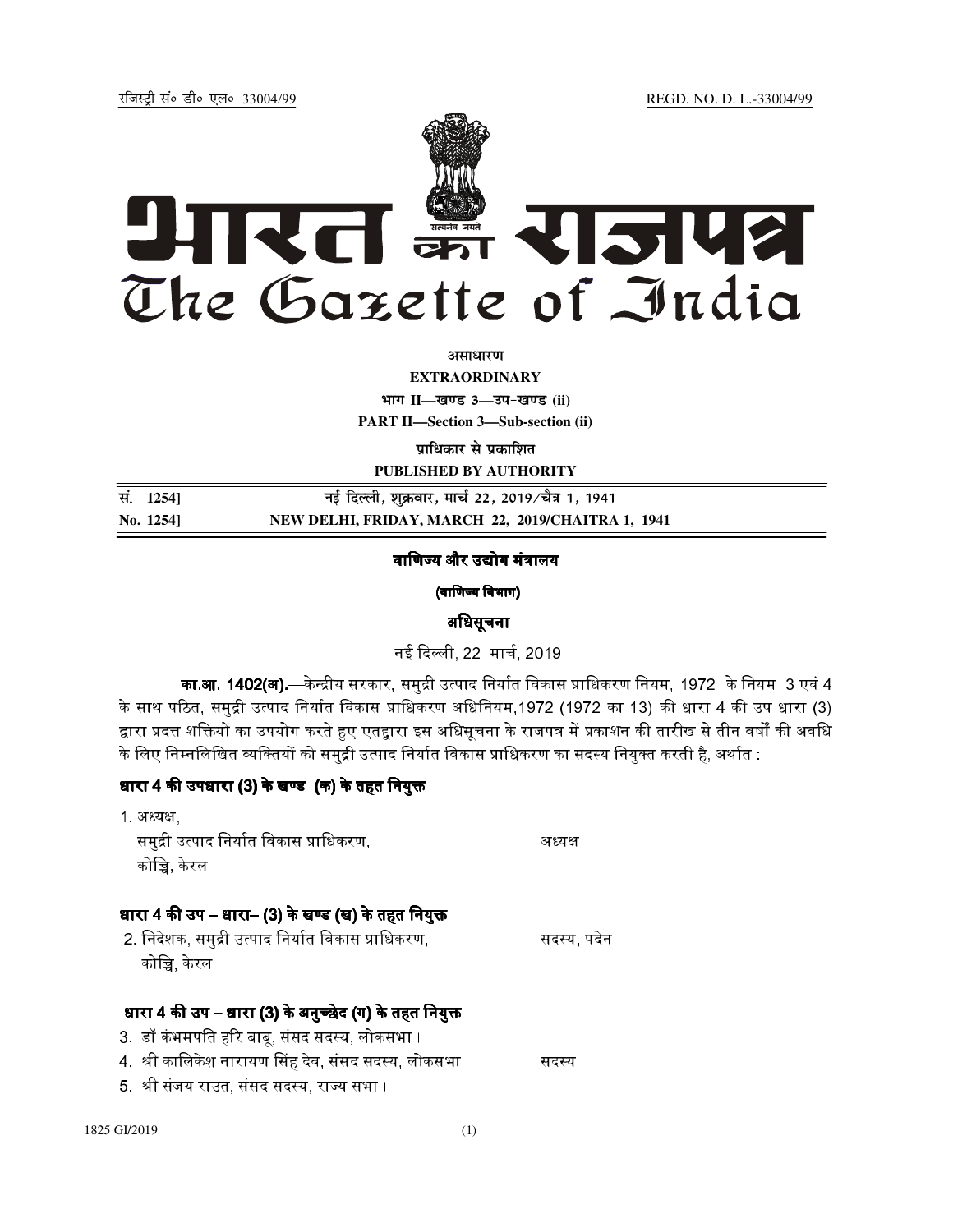# धारा 4 की उप- धारा (3) के खण्ड (घ) के तहत नियुक्त

| 6. संयुक्त सचिव (मत्स्य पालन)                               |       |
|-------------------------------------------------------------|-------|
| पशुपालन, डेयरी और मत्स्य पालन विभाग,                        | सदस्य |
| कृषि मंत्रालय                                               |       |
| भारत सरकार                                                  |       |
| नई दिल्ली                                                   |       |
|                                                             |       |
| 7. निदेशक (वित्त)                                           |       |
| वाणिज्य विभाग                                               |       |
| वाणिज्य और उद्योग मंत्रालय                                  | सदस्य |
| भारत सरकार                                                  |       |
| नई दिल्ली                                                   |       |
|                                                             |       |
| 8   निदेशक अथवा उप सचिव                                     |       |
| (निर्यात संवर्धन - समुद्री उत्पाद)                          | सदस्य |
| वाणिज्य विभाग                                               |       |
| वाणिज्य और उद्योग मंत्रालय                                  |       |
| भारत सरकार                                                  |       |
| नई दिल्ली                                                   |       |
|                                                             |       |
| 9.  संयुक्त सचिव                                            |       |
| खाद्य प्रसंस्करण उद्योग मंत्रालय                            | सदस्य |
| भारत सरकार                                                  |       |
| नई दिल्ली                                                   |       |
|                                                             |       |
| 10. उप महानिदेशक,                                           |       |
| पोत परिवहन महानिदेशालय, मुंबई                               | सदस्य |
| पोत परिवहन मंत्रालय                                         |       |
| भारत सरकार                                                  |       |
|                                                             |       |
| धारा 4 की उपधारा (3) के खण्ड (ड़.) की मद (i) के तहत नियुक्त |       |
|                                                             |       |
| 11. आयुक्त अथवा सचिव (मत्स्य पालन)                          | सदस्य |
| आंध्र प्रदेश सरकार                                          |       |
|                                                             |       |
| 12.  आयुक्त अथवा सचिव (मत्स्य पालन)                         | सदस्य |
| गुजरात सरकार                                                |       |
|                                                             |       |
| 13. आयुक्त अथवा सचिव (मत्स्य पालन)                          | सदस्य |
| केरल सरकार                                                  |       |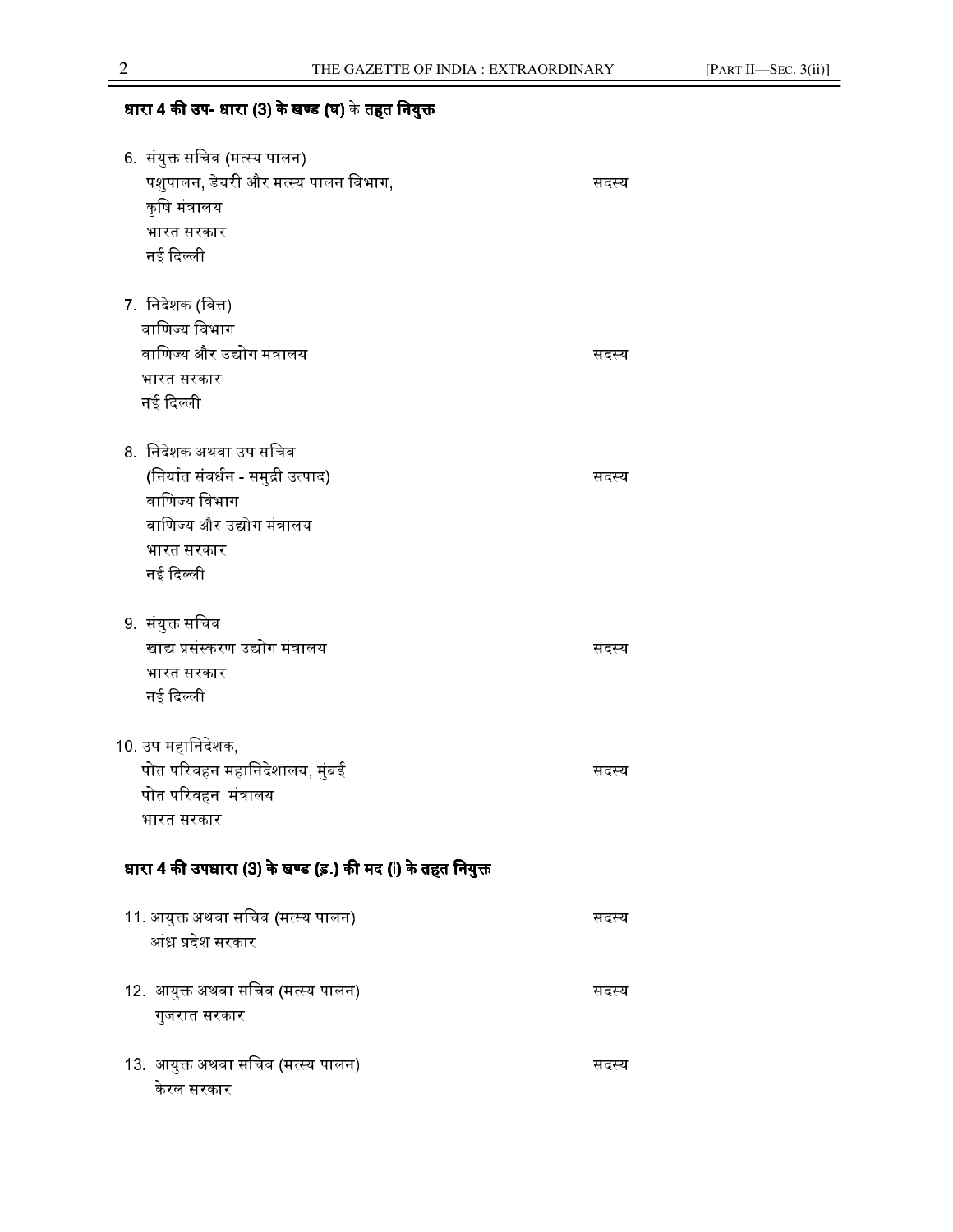| 14.  आयुक्त अथवा सचिव (मत्स्य पालन)<br>महाराष्ट्र सरकार   | सदस्य |
|-----------------------------------------------------------|-------|
| 15.  आयुक्त अथवा सचिव (मत्स्य पालन)<br>कर्नाटक सरकार      | सदस्य |
| 16.  आयुक्त अथवा सचिव (मत्स्य पालन)<br>ओडिशा सरकार        | सदस्य |
| 17.  आयुक्त अथवा सचिव (मत्स्य पालन)<br>तमिलनाडु सरकार     | सदस्य |
| 18.  आयुक्त अथवा सचिव (मत्स्य पालन)<br>पश्चिम बंगाल_सरकार | सदस्य |
| 19. आयुक्त अथवा सचिव (मत्स्य पालन)<br>पुडुचेरी सरकार      | सदस्य |

#### नियम 3 के उप – नियम (2) की मद (ग) के साथ पठित धारा 4 की उप – धारा (3) के खण्ड (ड) की मद (ii) के तहत नियक्त

| 20. श्री कर्षन भाई आर सलेत, सलेत सीफूड  | सदस्य |
|-----------------------------------------|-------|
| एन एम छत्रालय भवन,                      |       |
| सुदामा रोड़,                            |       |
| पोरबंदर – 360575                        |       |
| 21. श्री आदित्य दाश,                    | सदस्य |
| रामस्वरूप कोल्ड स्टोरेज लिमिटेड,        |       |
| ए / 54-1 एवं ए/55-1 दिनालिपी भवन,       |       |
| भुवनेश्वर - 751003                      |       |
| 22. डॉ. यू. जोगी आनंद वर्मा,            | सदस्य |
| उपाध्यक्ष-आनंद समूह कंपनी,              |       |
| आनंद भवन, शिवारावपेटा रोड़,             |       |
| भीमावरम, आंध्र प्रदेश-534202,           |       |
| 23. श्री सारंग श्याम चंद्रकांत,         | सदस्य |
| ग्राम एवं पोस्ट - निवाती (मेधा),        |       |
| ताल - वेंगुरला जिला – सिंधुदुर्ग-416522 |       |
| महाराष्ट्र                              |       |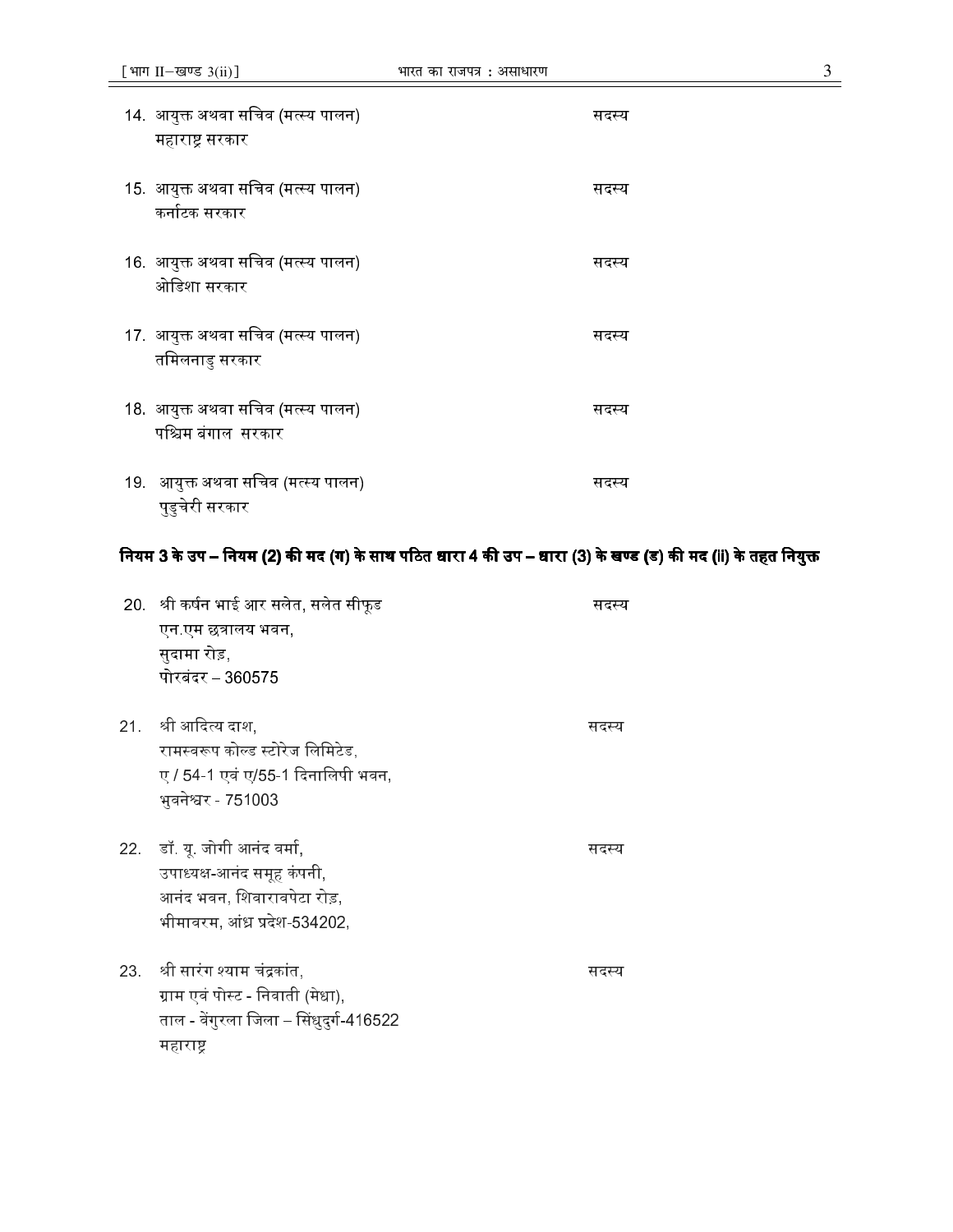## नियम 3 के उप-नियम (2) की मद (घ) के साथ पठित धारा 4 की उप-धारा (3) के खंड (ड.) की मद (iii) एवं (iv) के तहत नियुक्त:

| 24. | श्री अर्जुन गादरे,<br>गादरे मरीन एक्सपोर्ट्स प्रा लिमिटेड<br>रत्नागिरी, महाराष्ट्र                         | सदस्य |
|-----|------------------------------------------------------------------------------------------------------------|-------|
| 25. | श्री राजर्षि बनर्जी,<br>राजबन सीफूड्स प्रा लिमिटेड,<br>770, कालिकापुर,<br>कोलकाता - 700099                 | सदस्य |
| 26. | श्री के. वी. विश्वमोहनन,<br>केवी मरीन एक्सपोर्ट्स, 61,<br>वेंकटेश स्ट्रीट, चिन्ताद्रिपेट,<br>चेन्नई-600002 | सदस्य |

## नियम 3 के उप-नियम (2) की मद (ड.) के साथ पठित धारा 4 की उप-धारा (3) के खंड (ड.) की मद (v) के तहत नियक्त:

| 27. | निदेशक.                                   | सदस्य |
|-----|-------------------------------------------|-------|
|     | केंद्रीय मात्स्यिकी प्रौद्योगिकी संस्थान, |       |
|     | सीआईएफटी जंक्शन, विलिंगडन आइलैंड,         |       |
|     | मत्स्यपुरी पीओ, कोचीन 682029,             |       |
|     | केरल                                      |       |

## नियम 3 के उप-नियम (2) की मद (च) के साथ पठित धारा <mark>खंड 4</mark> की उप-धारा (3) के खंड (ड.) की मद (vi) के तहत नियक्त:

- 28. मख्य कार्यकारी अधिका  $\mathcal{F}_1$ , : the contract of the contract of the contract of the contract of the contract of the contract of the contract of the contract of the contract of the contract of the contract of the contract of the contract of राष्टीय मत्स्यिकी विकास बोर्ड, पशपालन, डेयरी और मत्स्य पालन विभाग, कषि और किसान कल्याण मंत्रालय. भारत सरकार "फिश बिल्डिंग" स्तंभ संख्या 235. पीवीएनआर एक्सप्रेसवे, एसवीपीएनपीए पोस्ट, हैदराबाद - 500052
- 29. िनदेशक, : आईएसीआर- राष्टीय मत्स्य आनवंशिक संसाधन ब्यरो. कैनाल रिंग रोड. पी ओ दिलकशा. लखनऊ - 226002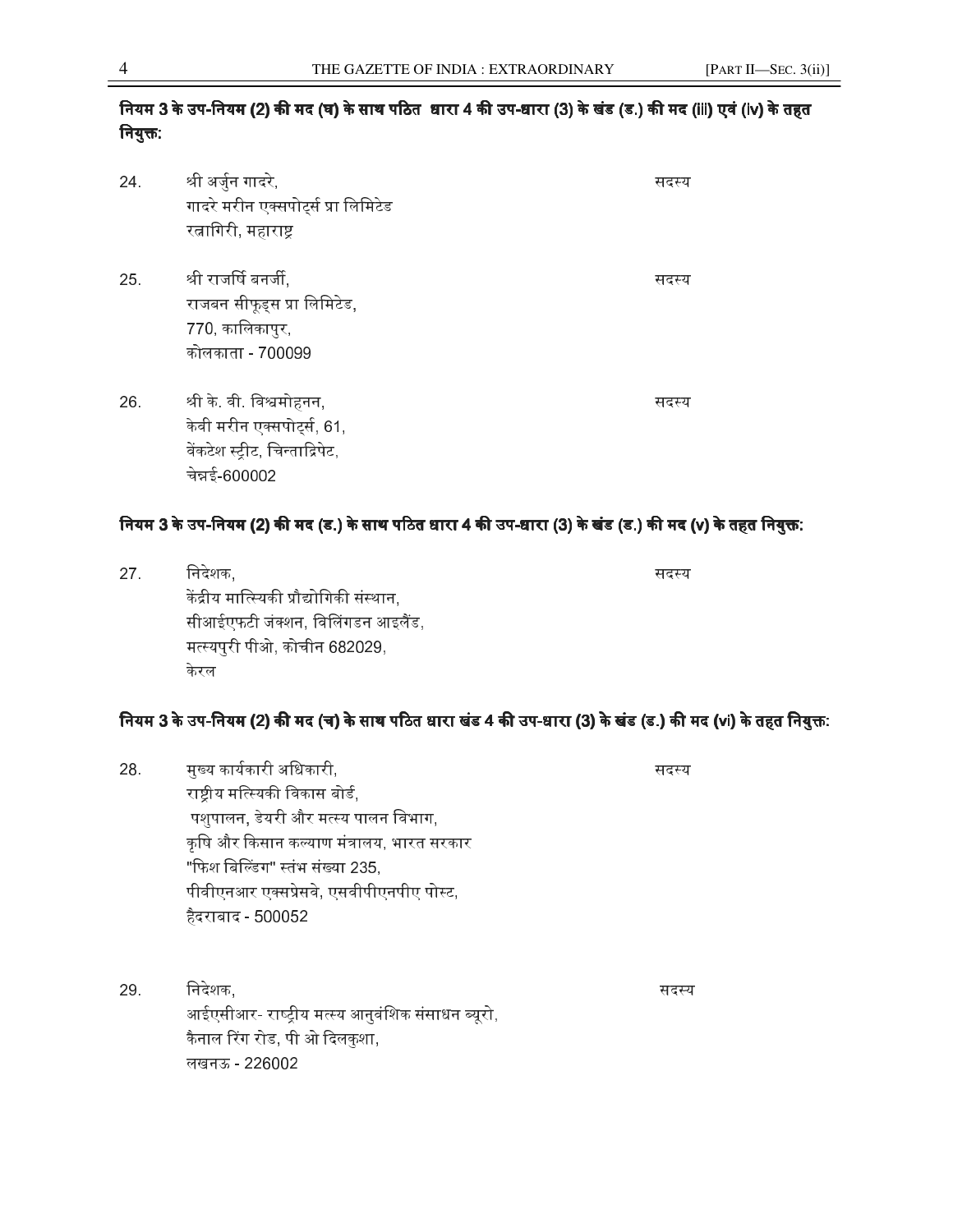30. EB nEN&)4NA?
, : सीशोर सीफूड्स , वाशी, नवी मंबई, महाराष्ट िपन कोड 400703

[फ़ा. सं. 1/4/2018-ईपी (एमपी)] संतोष कुमार सारंगी, संयुक्त सचिव

#### **MINISTRY OF COMMERCE AND INDUSTRY**

#### **(Department of Commerce)**

#### **NOTIFICATION**

#### New Delhi, the 22nd March, 2019

**S.O. 1402(E).**—In exercise of the powers conferred by sub-section (3) of section 4 of the Marine Products Export Development Authority Act, 1972 (13 of 1972), read with rules 3 and 4 of the Marine Products Export Development Authority Rules, 1972, the Central Government hereby appoints the following persons to be members of Marine Products Export Development Authority, for a period of three years from the date of publication of this notification in the Official Gazette, namely:-

#### **Appointed under clause (a) of sub-section (3) of Section 4:**

| 1. Chairman,<br>Marine Products Export Development Authority,<br>Kochi, Kerala.                                                                           | Chairman           |  |
|-----------------------------------------------------------------------------------------------------------------------------------------------------------|--------------------|--|
| Appointed under clause (b) of sub-section (3) of Section 4:                                                                                               |                    |  |
| 2. Director, Marine Products Export Development Authority,<br>Kochi, Kerala.                                                                              | Member, ex-officio |  |
| Appointed under clause (c) of sub-section (3) of Section 4:                                                                                               |                    |  |
| 3. Dr. Kambhampati Hari Babu, Member of Parliament, Lok Sabha.                                                                                            |                    |  |
| 4. Shri Kalikesh Narayan Singh Deo, Member of Parliament, Lok Sabha.                                                                                      | Member             |  |
| 5. Shri Sanjay Raut, Member of Parliament, Rajya Sabha.                                                                                                   |                    |  |
| Appointed under clause (d) of sub-section (3) of Section 4:                                                                                               |                    |  |
| 6. Joint Secretary (Fisheries)<br>Department of Animal Husbandry, Dairying and Fisheries,<br>Ministry of Agriculture<br>Government of India<br>New Delhi. | Member             |  |
| 7. Director (Finance)<br>Department of Commerce<br>Ministry of Commerce and Industry<br>Government of India<br>New Delhi.                                 | Member             |  |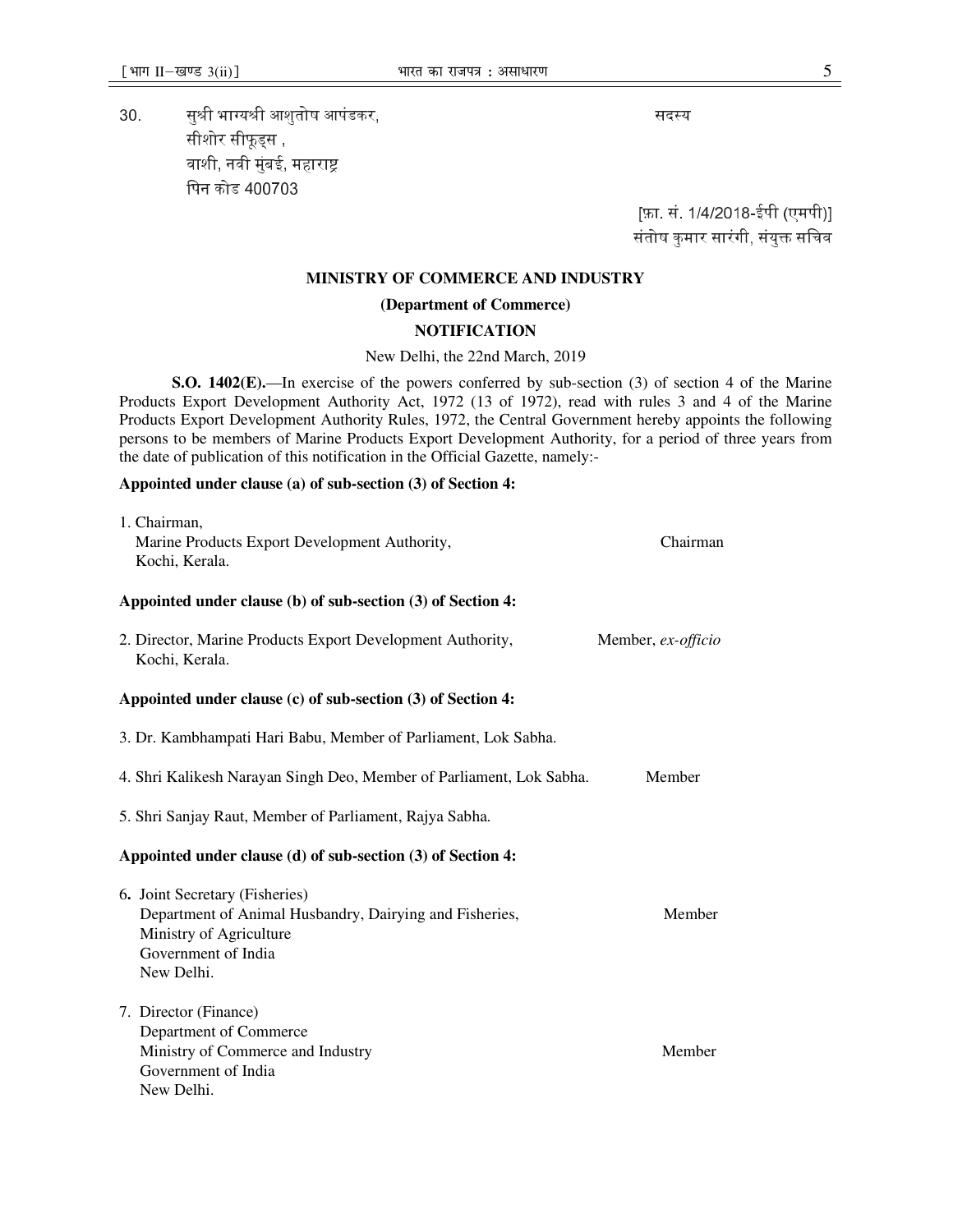|    | 8. Director or Deputy Secretary<br>(Export Promotion - Marine Products)<br>Department of Commerce<br>Ministry of Commerce and Industry<br>Government of India<br>New Delhi. | Member |
|----|-----------------------------------------------------------------------------------------------------------------------------------------------------------------------------|--------|
| 9. | Joint Secretary<br>Ministry of Food Processing industry<br>Government of India<br>New Delhi.                                                                                | Member |
|    | 10. Deputy Director General,<br>Directorate General of Shipping, Mumbai<br>Ministry of Shipping<br>Government of India.                                                     | Member |
|    | Appointed under item (i) of clause (e) of sub-section (3) of Section 4:                                                                                                     |        |
|    | 11. Commissioner or Secretary (Fisheries)<br>Government of Andhra Pradesh.                                                                                                  | Member |
|    | 12. Commissioner or Secretary (Fisheries)<br>Government of Gujarat.                                                                                                         | Member |
|    | 13. Commissioner or Secretary (Fisheries)<br>Government of Kerala.                                                                                                          | Member |
|    | 14. Commissioner or Secretary (Fisheries)<br>Government of Maharashtra.                                                                                                     | Member |
|    | 15. Commissioner or Secretary (Fisheries)<br>Government of Karnataka.                                                                                                       | Member |
|    | 16. Commissioner or Secretary (Fisheries)<br>Government of Odisha.                                                                                                          | Member |
|    | 17. Commissioner or Secretary (Fisheries)<br>Government of Tamil Nadu.                                                                                                      | Member |
|    | 18. Commissioner or Secretary (Fisheries)<br>Government of West Bengal.                                                                                                     | Member |
|    | 19. Commissioner or Secretary (Fisheries)<br>Government of Puducherry.                                                                                                      | Member |

#### **Appointed under item (ii) of clause (e) of sub-section (3) of Section 4 read with item (c) of sub-rule (2) of rule 3:**

20. Mr. Karshan Bhai R Salet, Salet Seafoods, Member N. M. Chhatralaya Building, Sudama Road, Porbandar - 360575.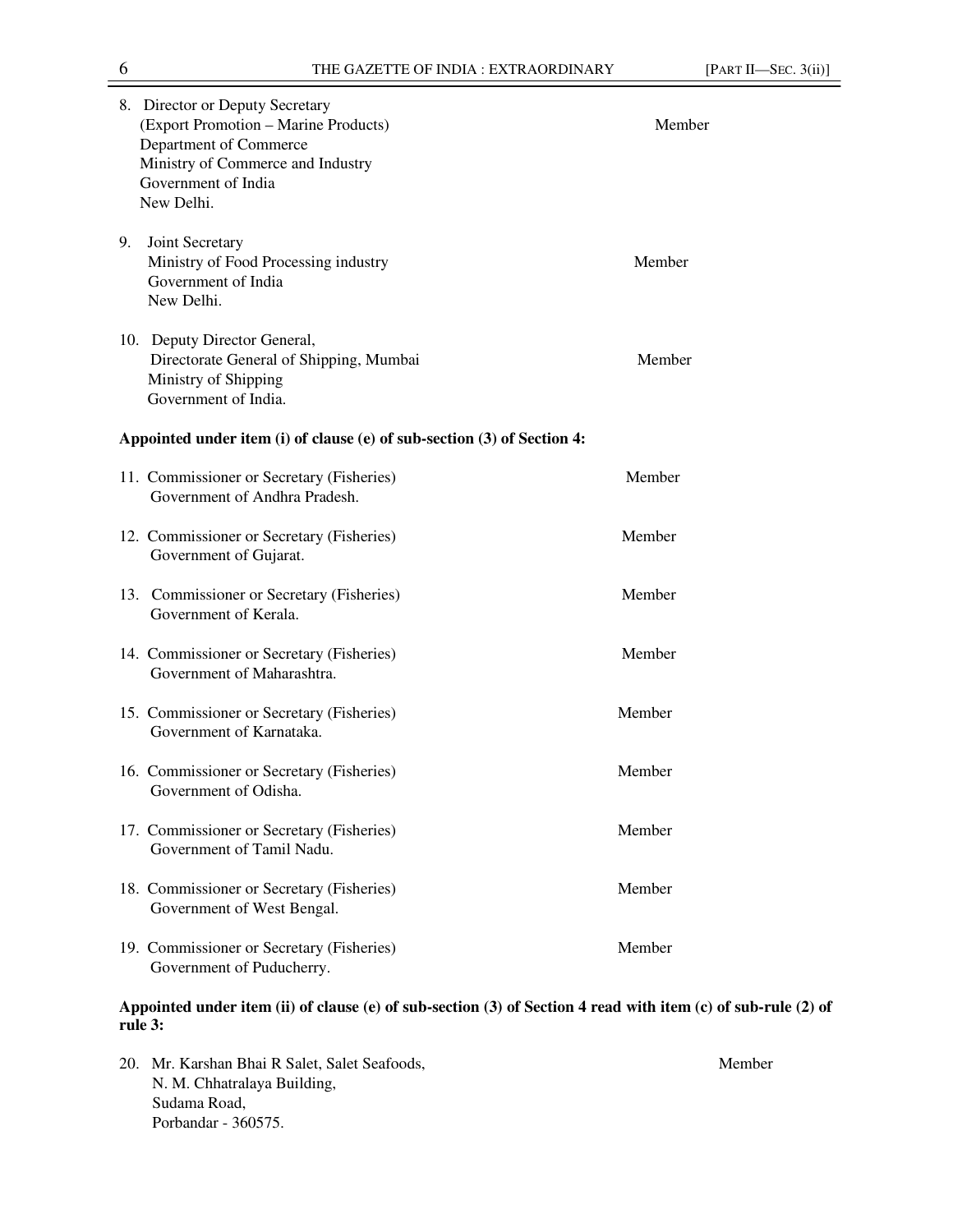- 21. Mr. Aditya Dash, Member Rams Assorted Cold Storage Ltd., A/54-1 & A/55-1 Dinalipi Bhawan, Bhubaneswar – 751003.
- 22. Dr. U Jogi Anand Varma, and the same of the same of the same of the same of the same of the same of the same of the same of the same of the same of the same of the same of the same of the same of the same of the same o Vice President – Ananda Group of Companies, Ananda Bhavan, Sivaraopeta Road Bhimavaram, Andhra Pradesh – 534202.
- 23. Mr. Sarang Shyam Chandrakant, Member At & Post – Niwati (Medha), Tal - Vengurla Dist. – Sindudurg – 416522 Maharashtra.

#### **Appointed under item (iii) and (iv) of clause (e) of sub-section (3) of Section 4 read with item (d) of subrule (2) of rule 3:**

| 24. Mr. Arjun Gadre,<br>Gadre Marine Exports Pvt. Ltd.<br>Ratnagiri, Maharashtra.                               | Member |
|-----------------------------------------------------------------------------------------------------------------|--------|
| 25. Mr. Rajarshi Banerjee,<br>Razban Seafoods Pvt. Ltd.,<br>770, Kalikapore,<br>Kolkata – 700099.               | Member |
| 26. Mr. K. V. Viswamohanan,<br>KV Marine Exports, 61,<br>Venkatesa Street, Chintadripet,<br>Chennai $-600002$ . | Member |

#### **Appointed under item (v) of clause (e) of sub-section (3) of Section 4 read with item (e) of sub-rule (2) of rule 3:**

27. Director, Member Central Institute of Fisheries Technology, CIFT Junction, Willingdon Island, Matsyapuri P.O., Cochin 682029, Kerala.

#### **Appointed under item (vi) of clause (e) of sub-section (3) of Section 4 read with item (f) of sub-rule (2) of rule 3:**

|  | 28. Chief Executive Officer,                                     | Member |
|--|------------------------------------------------------------------|--------|
|  | National Fisheries Development Board,                            |        |
|  | Department of Animal Husbandry, Dairying and Fisheries,          |        |
|  | Ministry of Agriculture and Farmers Welfare, Government of India |        |
|  | "Fish Building" Pillar No. 235,                                  |        |
|  | <b>PVNR Expressway, SVPNPA Post,</b>                             |        |
|  | Hyderabad $-500052$ .                                            |        |
|  |                                                                  |        |